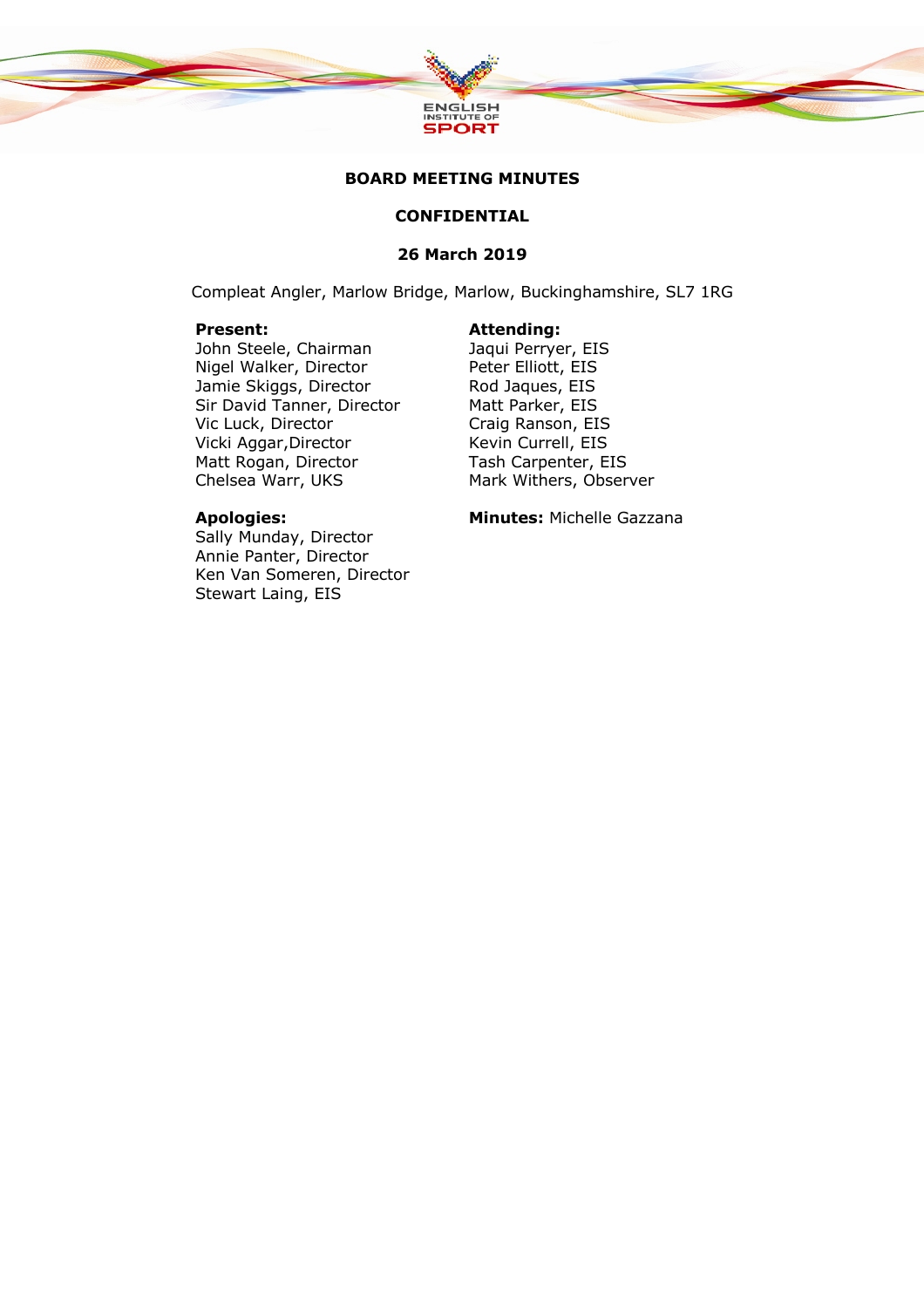

# **1 General Action**

# **1.1 Chair's Welcome**

The chairman, John Steele (JS) welcomed the board to the meeting.

JS welcomed Mark Withers (MW) to the board meeting and informed board that MW was in attendance in an observational capacity as part of the Board effectiveness review.

JS welcomed Michelle Gazzana (MG), Executive Assistant to Nigel Walker, to her first board meeting.

# **1.2 Apologies**

Sally Munday (SM), Annie Panter (AP) and Ken Van Someren (KVS) had sent their apologies.

# **1.3 Conflicts of interest**

No conflicts of interest were declared.

# **1.4 Minutes of the last meeting**

The minutes of the last meeting were declared to be correct.

## **1.5 Matters arising – summary of actions**

Vick Luck (VL) questioned whether the board should be presented with more opportunities to act in an ambassadorial way for the EIS. The board was informed by Tash Carpenter (TC) that this was something the EIS intends to develop in the future as part of its ongoing comms and influencing plan.

Sir David Tanner (DT) suggested that work could be done to improve branding and profile at EIS sites after his recent visit to Bath. It was agreed **Action TC**  that TC would discuss with Peter Elliott (PE) on how the EIS could improve **& PE**visibility of the EIS's presence throughout sites.

The board evaluated the risk of HoPs turnover and asked if there was a common theme. NW stated that turnover varied with no correlation between individuals deciding to leave the EIS.

DT requested that the board receive a strategic overview to ensure the position of HoPs is developing effectively. It was agreed that a paper would be circulated to the board in June supported by relevant data to further understand operational challengers of HoPs.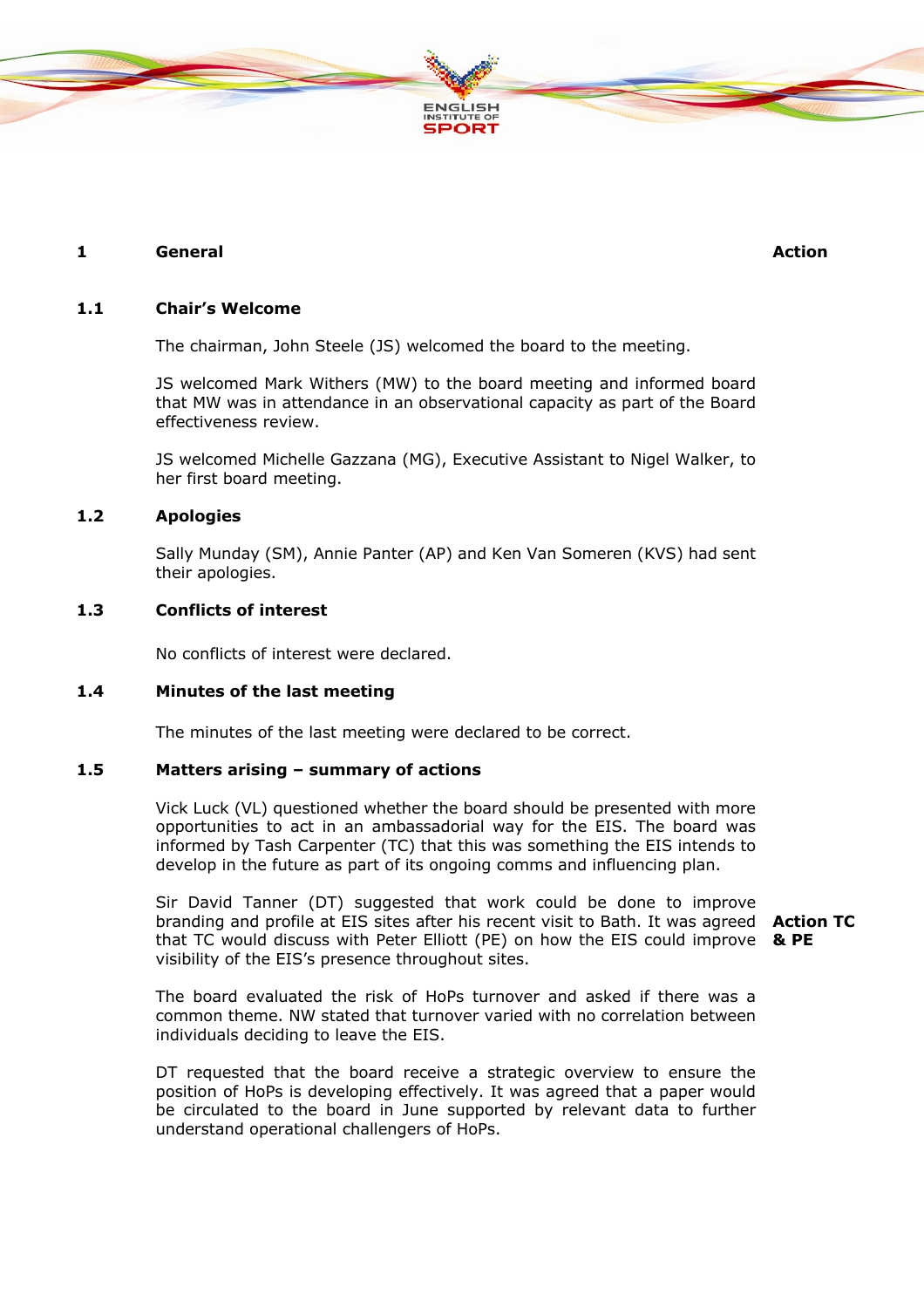

NW informed board that Stewart Laing's (SL) return will see him planning the next six months on how HoPs can maximise their impact in the lead up to **Action SL** Tokyo.

# **1.6 Chair's update**

JS informed the board that interviews for the CEO position at UK Sport were now underway with Jaqui Perryer (JP) coordinating the process.

JS informed Board that the Minister for Sport, Mims Davies (MD) had visited Bisham earlier in the month and that there were talks of an additional visit to another site in the future. A follow up letter has been sent, inviting MD to The EIS's Sheffield site.

JS highlighted the EIS's significant input around the Paralympic conference which took place earlier in the month, commending practitioners on their work.

# **2 Financial**

# **2.1 Financial status to year end**

Jamie Skiggs (JSK) informed board that the EIS had reached a break-even position at year end and outlined where savings had been made.

It was noted by JSK that the main overspend was on Legal costs incurred around the data breach and defending the Taekwondo tribunal case.

The board expressed concern over some recurring underspend in certain areas and requested visibility of financial status through to Tokyo. JSK will ensure full budgets for the remainder of the cycle are included in the next **Action JSK** board pack.

# **2.2 Commercial paper**

An analysis of what would generate income and reduce costs in the Tokyo and Paris cycle's was presented to the board by TC. TC identified five key areas for cost reduction and provided a strategy timeline for the commercialisation project.

TC ensured that The UK Sport Communications team has been kept abreast of the EIS' strategy from an operational perspective and NW informed the board that he would speak to Liz Nicholl (LN) to ensure that UKS Project Performance integrates the EIS's commercial aspirations.

## **Action NW**

The board endorsed the strategy however expressed reservations around capacity on delivering, specifically around legal capacity. Board were not comfortable with the lack of expertise and human resource in the area of commercialisation more generally, and stated that the EIS should not enter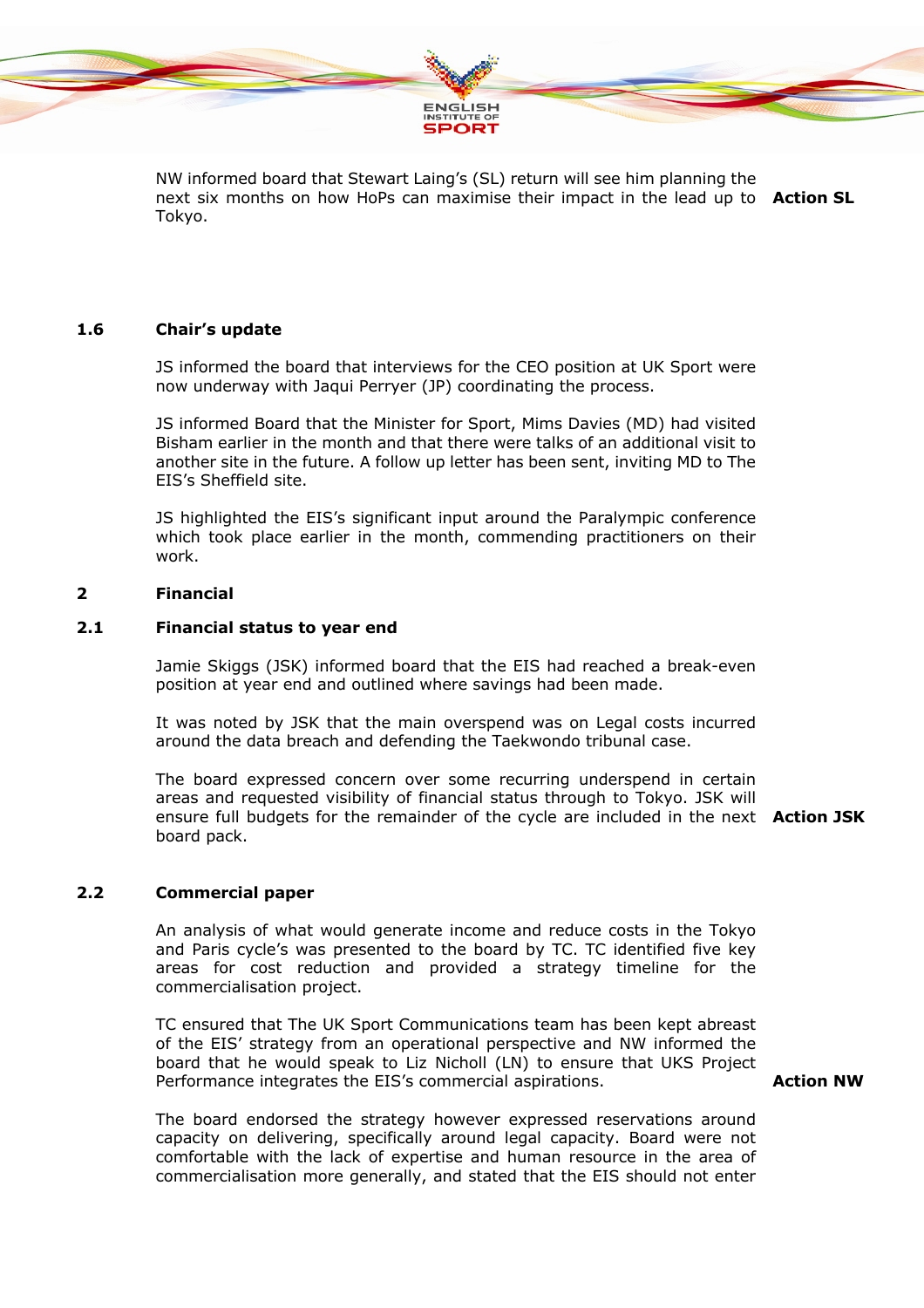

another cycle with commercial aspirations but no team to deliver on them. TC will report back to the board in June with a detailed proposition. **Action TC** 

# **2.3 Full Cycle Funding**

JSK informed the board that the audit committee requested a balanced budget for the remainder of the cycle for June and presented the board with a paper on 'Balancing the budget' for their approval.

The board approved of all nine items providing that item 5 'Other various adjustments' was not mission critical, item 6 'Performance Innovation' would not impact medals and item 7 'recruitment changes' was reviewed on a case by case basis. Concern was raised regarding the viability of the commercial income target and board gave approval to halve this target if UKS Board agreed to return the £500k previously withdrawn from the Tokyo cycle budget.

The board requested that monthly monitoring of all actions agreed to manage the deficit risk would be shared with them, regularly and with appropriate **Action JSK** time to react to any potential issues.

## **3 Governance**

### **3.1 Risk register**

JSK presented the risk register informing the board of two risks closed and one risk which had been added. The Board noted that it would be worth adding a separate risk on the impact of decisions made by the EIS to ensure **Action JSK** a balanced budget.

# **3.2 Data governance and approvals**

Board approved the register of board interests for inclusion on the EIS website and within the statutory accounts.

JSK updated board on further enhancements to IT security.

JSK presented a data paper noting there are two strands; one around governance and one around performance benefit and that this needed to be a feature when planning for Paris. The board acknowledged the current position and showed their support in the importance of this through the planning process.

# **3.3 Group Audit and risk committee update**

VL informed the board that GARC were supportive of the EIS proposals to ensure a balanced budget. A paper would need to go back to June GARC to demonstrate this. VL stated that a call prior to June to discuss the budget, **Action MG** ensuring its successful delivery would need to take place.

It was noted that a lessons learned exercise should be undertaken to ensure that both UKS and EIS Boards and executives were aware of learnings for **Action NW**future cycles. A group would be set up chaired by NW.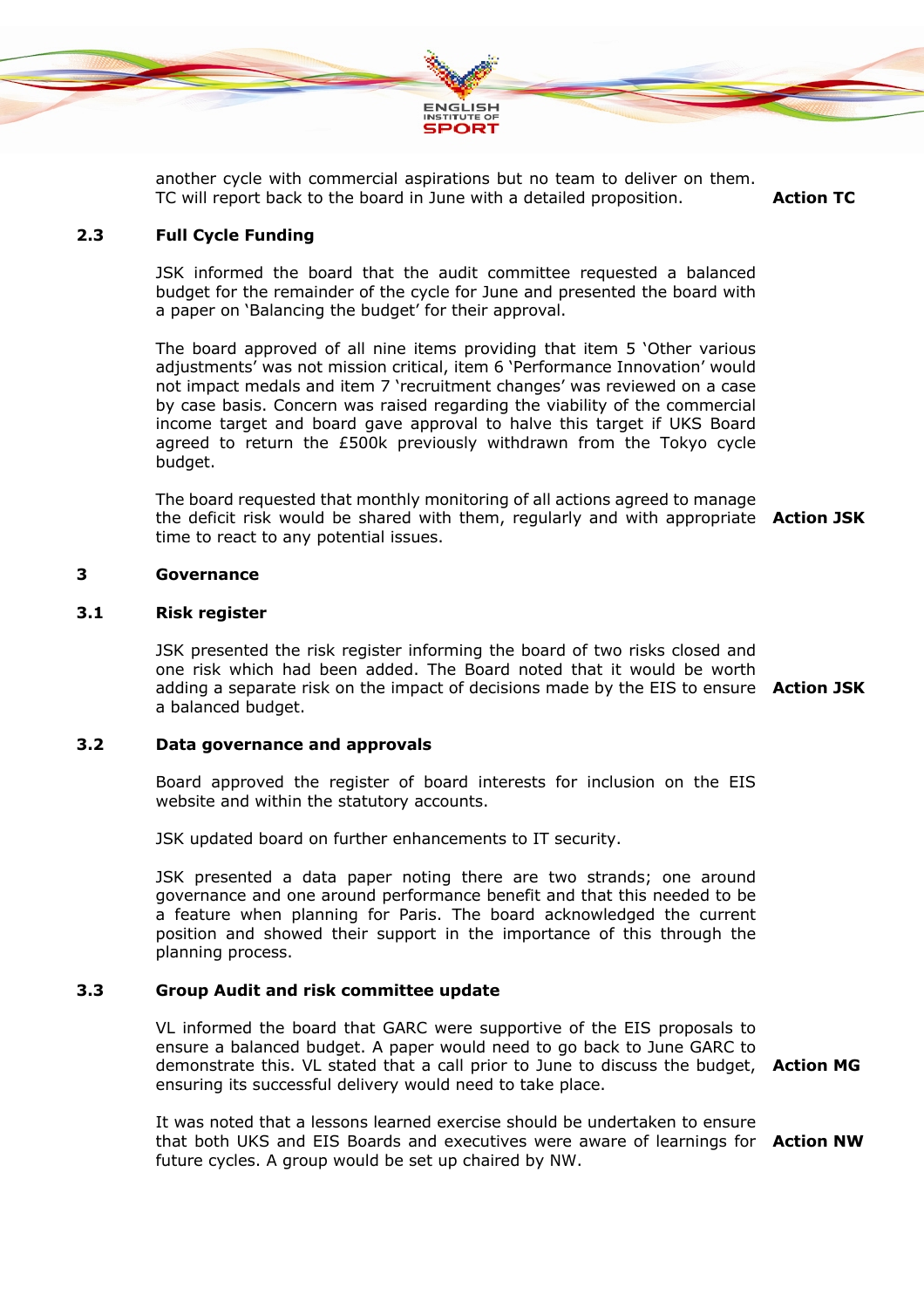

# **3.4 Board effectiveness review**

MW from Mighty Waters joined the board to discuss the board effectiveness review.

MW outlined to the board strengths and opportunities for change and made **Action** recommendations. JS and Jacqui Perryer (JP) agreed to work through MW's **JS & JP** recommendations which they would then present to the board in a detailed action plan.

This was endorsed by the board and MW was commended for his work.

# **3.5 Science and Ethics Committee scope**

KVS was absent and this was not discussed. A full paper to be presented at June board.

# **4 Strategy**

# **4.1 National Director update & mission control**

NW reported that following his meetings with home countries concerning EIS potential name change, Wales expressed some reservations, whilst Scotland wanted a home countries representative to attend key EIS meetings such as SLT or board.

NW informed board that the tribunal between Taekwondo and the EIS has been delayed further due to the ongoing absence of the judge associated with the case.

NW informed that there was a PDMS opportunity that team Ineos (formally known as Team Sky) could present.

NW stated that SLT would have a fully worked up approach on Organisational Health to bring to the board in June.

## **Action NW**

PE informed the board that the EIS's Bath facility development had been given the go ahead for its physio/rehab area and that the Hatfield partner site had their contract terminated.

Rod Jaques (RJ) informed the board of the start of medical governance processes with British Athletics, Equestrian and Swimming. The board acknowledged RJ's ongoing hard work around this and thanked him.

Craig Ranson (CR) informed the board that the mental health team officially launched last week. CR added that whilst evaluating the potential impact of Athlete Health's 2018 winter respiratory illness management campaign that saw 1000 education and resource festive packs distributed to WCP athletes, there were 41% less upper respiratory tract infections (URTIs) recorded in the 4-weeks post-Christmas 2018/19 (34) compared to the 2018/18 post-Christmas period (58). This included 60% less URTIs (12 vs 30) in the first week after the Christmas break.